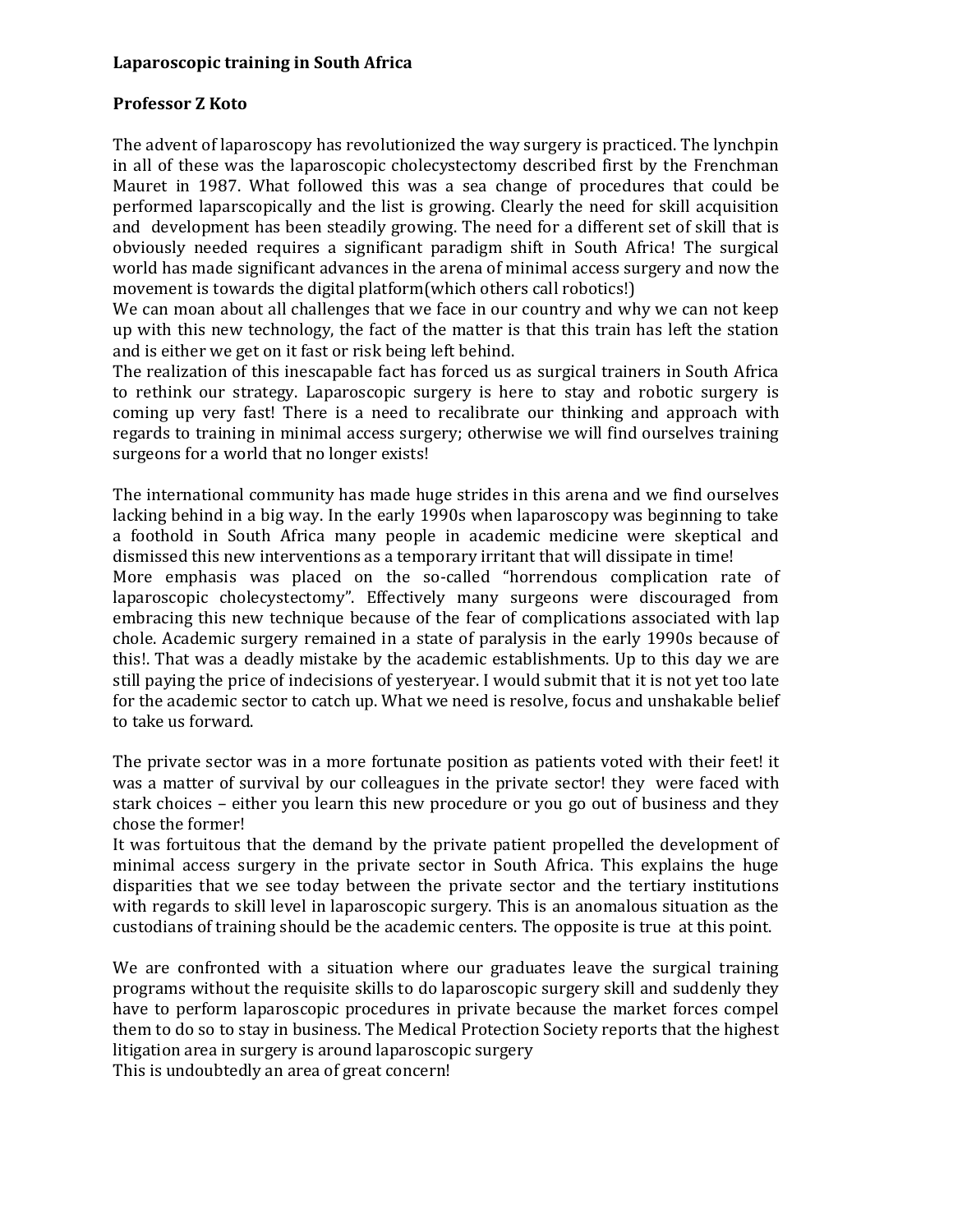# Reclaiming our rightful place

The time has arrived where we as academic centers need to claim back our responsibilities to drive the process of training in minimal access surgery. There are a few challenges that we need to overcome before we can start making inroads into the minimal access surgery-training arena

At the very top of priorities is the correct environment to be created – for minimal access surgery to thrive-this requires a very firm commitment by academic leaders in surgery that laparoscopic surgery is not luxury but a necessary interventional strategy to treating patients and is the standard of care in many procedures and that list continues to grow. The perception that it is time wasting, costly and tedious has got to be measured against its formidable list of advantages- just to mention a few- shorter hospital stay, less postop pain, less surgical site infections, better cosmesis. There is no doubt that economies of the countries that has embraced this technology has improved significantly especially when one considers less complication and early return to normal duties. Whilst we accept that many leaders of surgery have reached the stage in their lives where learning new techniques such as laparoscopic surgery may be out of the question, there is reasonable expectation that an environment should be created that will allow t this technique to thrive.

 As human beings we are products of habits, we need to create a habit that say that almost all surgical procedures can and should be done laparscopically and it so fascinating how this becomes the norm with time, of course there is always that resistance in the beginning but with time everybody gets to accepts that this is the way to doing things. This requires determination, consistency and commitment by all.

# Caseloads

The second challenge is around the caseloads. Like any other type of surgery, to be good and technically adept, one needs game time ( actual operating time.) This cannot be overemphasized, to build dexterity (both manual and mental dexterity) one needs to operate with the correct supervision and operate often. You need to spend time in the trenches!!

The pertinent question then becomes- where does one get the cases and the time? There are a few cases that are fairly plentiful and of sufficiently low risk to be ideally

suited for laparoscopic training

Appendicitis – acute appendicitis is a fairly common procedure- many tertiary hospitals in South Africa still see a fair number of acute appendicitis cases. This is one operations that is well suited for laparoscopic surgery training- We have used this procedure at our institution as a primary training procedure for registrars for a number of years already with very impressive results- What this procedure does is to offer the resident the requisite dexterity skill, hand-eye coordination- we looked at this operation as a dexterity training procedure (published as an abstract) there are at least eleven steps that can be learned in this procedure!

The risk of this procedure is significantly lower compared to the traditional laparoscopic cholecystectomy!

The cases are relatively plentiful- they can be done after hours making more operative time available. One of the things to do is to ensure that the new registrar that joins the program is taught and guided in how to do laparoscopic appendectomy confidently and safely in the first six month of their training program- this before they go on to their rotation. No appendicitis should be done open unless there is a compelling reason to do so. This we have found has a major impact in the drive to embracing minimal access surgery. Soon everybody learns that appendectomy is done only laparscopically. Of course there will always be those complaints from our anesthesiology colleagues that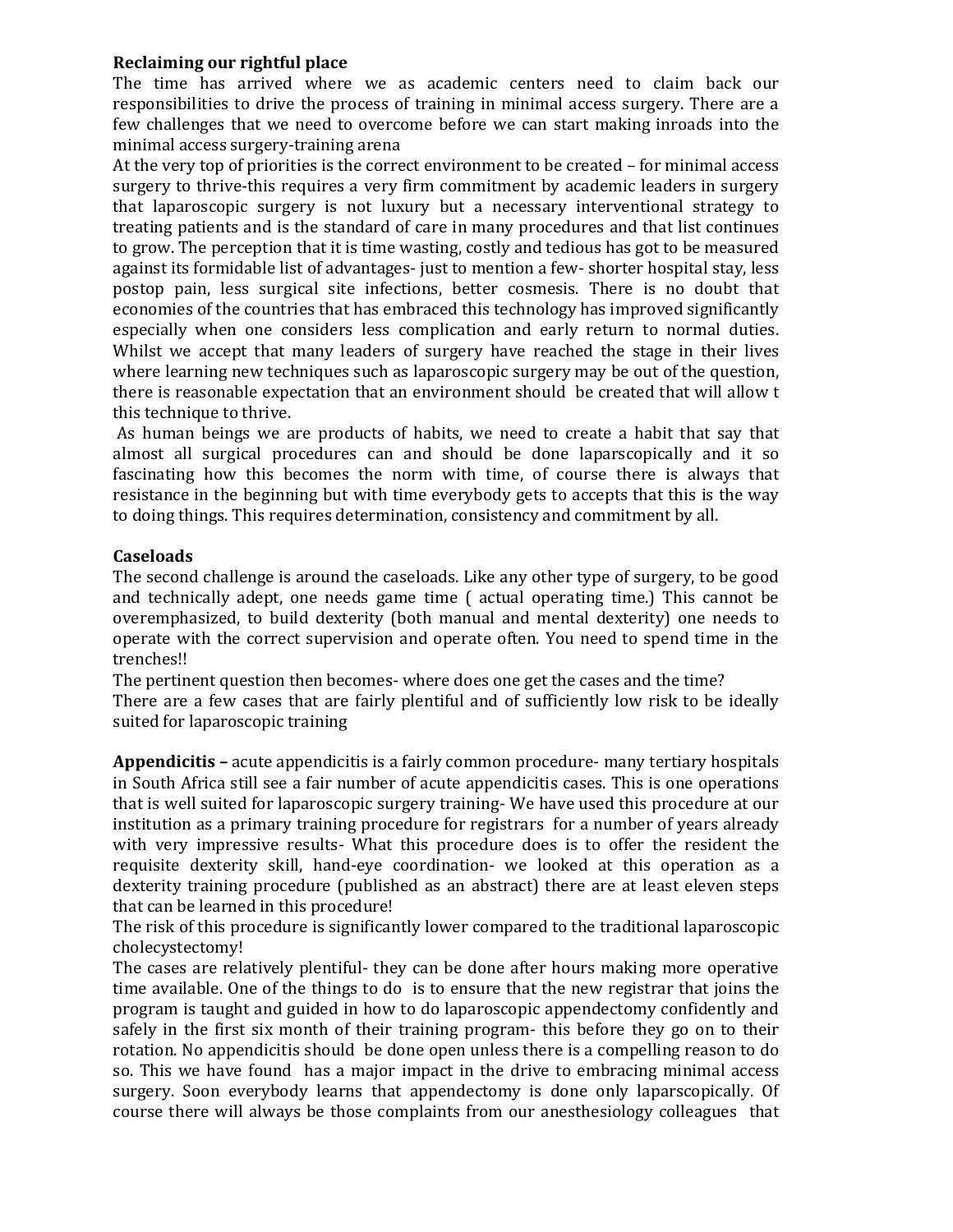these laparoscopic procedures take a long time – of course with gentle persuasion and understanding everybody eventually comes on board.

As an endeavor to achieve the objective of making laparoscopic surgery training a reality, it is important not to be derailed by all of these comments. One needs to stay focused, vigilant with an unshakable commitment to ones ultimate goal. Laparoscopic appendectomy is considered a very small laparoscopic procedure, but in our view it forms the basis of of our laparoscopic training program. The mesoappendix must be handled with a Maryland dissector and diathermy, the base must be handled with a home made Roeder knot using chromic suture – not a commercially available endoloop, the bag used should be a self made one – all these steps we have found them to be extremely useful in that they all build to this array of skills that we need. The retrieval bag also should be ''home-made" to maximize the skill building capacity of this procedure

## Laparoscopic cholecystectomy (lap chole)

Lap chole is a procedure where we have traditionally trained our registrars. Indeed allsurgical registrar should be proficient in doing a laparoscopic cholecystectomy before they leave the training program. The resident should do this procedure, – not the fellow and this arrangement must be jealously guided to protect the registrar training time. The registrar should be guaranteed the right to do this procedure under supervision of a competent surgeon- the surgeon must be patient to allow the registrar to complete the procedure.(not to take over from the "slow" registrar. The registrar must do this procedure every time. It is key that a departmental monitoring system is in place to check who did the laparoscopic procedure – to ensure that this procedure is done by the resident. If not done by the resident – there must be a cogent reason why this is so! There is no shortcut in this – we need everybody to buy in.

#### Laparoscopy in trauma

For many years trauma surgery has become the kindergarten of operative surgery training- this where we all learned how to operate – to mobilize bowel, to suture, to make anastomosis- we all cut our teeth in trauma!. This should not be any different in laparoscopic surgery. The reality is that in South Africa trauma is a very common problem. We dwarf the entire world with the amount of trauma cases that we see. This potential advantage that is unique to South Africa that we have (the rest of the world does not have this) the concern has always been round the safety of laparoscopy in a trauma setting. Aventury et al <sup>1</sup>early on in the 1990s published a disturbing finding of a very high missed injury rate of small bowel of 80%. This was enough to scare people away. Subsequent to that many studies s have demonstrated the safety of laparoscopy in penetrating injury. Kawahara ET al2 demonstrated the low incidence of missed injuries when employing a systematic examination of the abdomen. Koto et al<sup>3</sup> recently demonstrated the safety and feasibility of laparoscopy in penetrating injury. Clearly the is more data demonstrating the safety of this intervention in penetrating injury. Its role in blunt trauma has also been demonstrated to be safe in our own experience (unpublished data). This is an area of great opportunity for laparoscopic training. Trauma cases are plentiful and can be done after hours – thereby increasing the opportunities for operating. This provides the opportunity for intracorporeal suturing, for bowel inspection and mobilization. Trauma provides an excellent opportunity for laparoscopic training

#### Conclusion

There is no doubt that many institutions in South Africa have made great strides towards improving laparoscopic training in South Africa and they continue to do that its work in